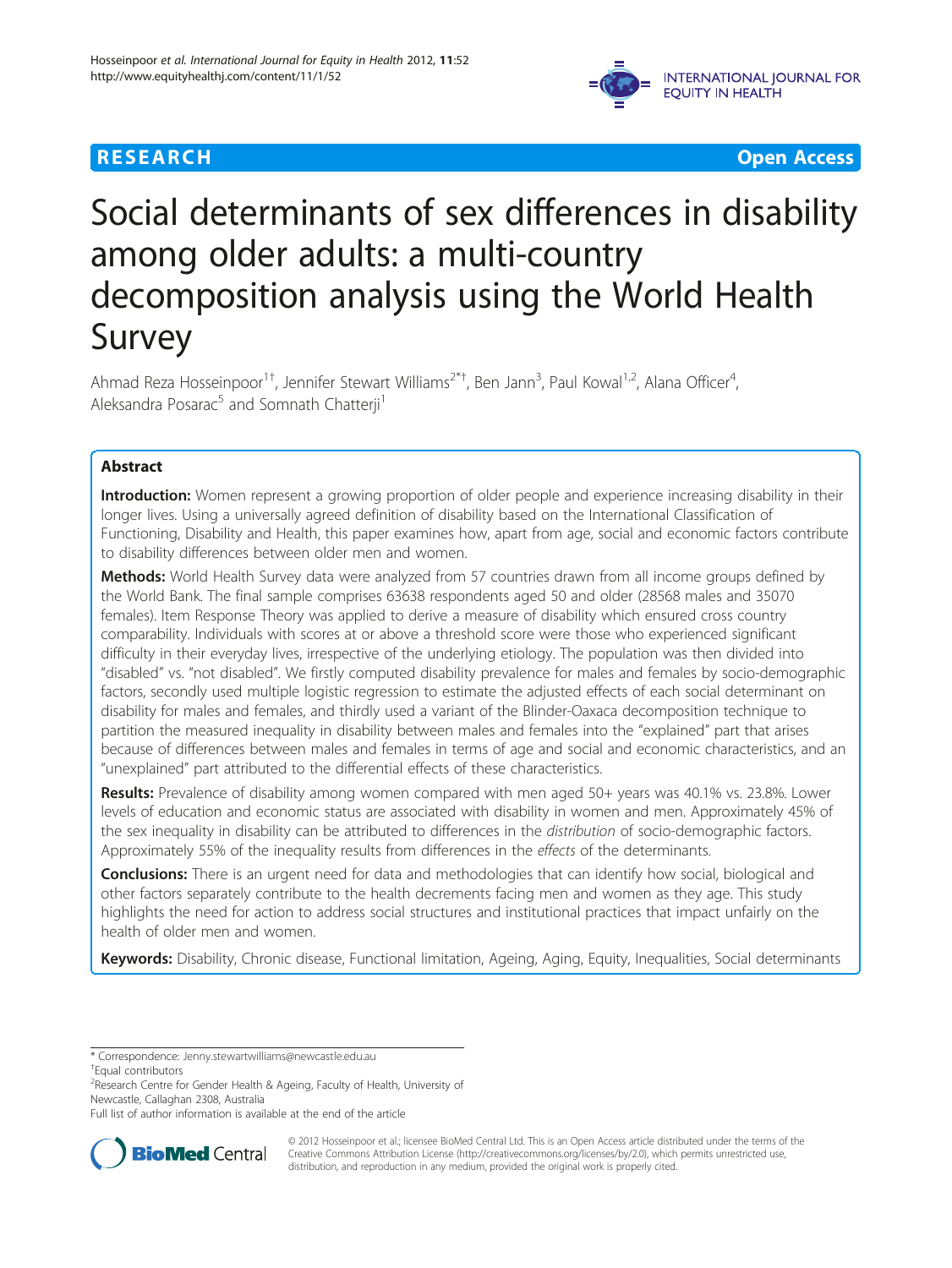## Introduction

Women represent a growing proportion of all older people, but added survival means increasing disability associated with chronic conditions such as cardiovascular and respiratory disease, cancer and diabetes, and functional limitations that impact on daily living [[1-4](#page-6-0)]. What is not well understood is the extent to which, apart from age, social and economic factors differently contribute to disability in older men and women. This paper analyses differences in disability prevalence between men and women aged 50 and over, using multicountry data from the World Health Survey (WHS).

Disability spans physical, mental and psychosocial functioning, encompassing a complex suite of conditions, activities and relationships [\[2,5\]](#page-6-0). This study adopts the most recent definition of disability based on the International Classification of Functioning, Disability and Health (ICF) developed by the World Health Organization (WHO) [[6](#page-7-0)]. Under the ICF "disability" includes limitations in functioning resulting from interactions between the individual's "health condition" (e.g. diseases, injuries, and disorders) and "environmental factors". These decrements in body function and capacity are not necessarily linked to a particular health condition [[5\]](#page-6-0).

At a population level, "social determinants" or the conditions in which people are born, live, work and age, influence morbidity and mortality [\[7](#page-7-0)]. Differences in health between men and women are attributed to both biological and social factors [[8-12\]](#page-7-0). Social determinants contribute to gender inequalities and inequities – unfair and avoidable differences in health [\[11\]](#page-7-0). In many countries age adjusted disability prevalence rates are higher for women and those in the poorest wealth quintile [\[3](#page-6-0)].

A study of gender differences in health at ages 50 and older in 11 European countries, England and the United States showed that, after adjusting for age, women were more likely than men to have disabling, non-lethal conditions including functioning problems and depressive symptoms [[13\]](#page-7-0). Socioeconomic disadvantage, measured by occupation, lower levels of income and education in higher-income countries is associated with greater disability among older women [\[14](#page-7-0)-[16](#page-7-0)]. Evidence from studies in lower- and middle-income countries also shows association between social factors and disability in older women [[10,11,17](#page-7-0)-[20\]](#page-7-0).

The aims of this study are to: identify and assess how disability in males and females aged 50 and older is separately associated with a range of social factors; measure and evaluate the effects of sex (i.e. being male or female) on disability in people aged 50 and older after adjusting for the effects of age and the social determinants, and decompose the extent to which these different factors explain male–female differences in disability in older adults.

This study fills several gaps in the existing literature with regard to the determinants of disability in older adult populations for several reasons. Firstly the data derive from a large multi-country survey that used the same instrument and methodology to collect health and other information at the individual level across high-, middle- and low-income countries. Secondly, using an internationally agreed definition of disability based on the ICF, an advanced statistical method is applied to create a measure of disability which ensured cross country comparability. Thirdly, the study focusses specifically on the social determinants of health in men and women [\[7](#page-7-0)]. Finally, we apply a decomposition method to show how age and social factors contribute to the disability difference between men and women in this large international dataset.

## **Methods**

## Sample and data collection

The WHS was conducted by the WHO in 2002–2004 to provide representative and comparable population data on the health status of adults, aged 18 years and older, in 70 countries from all regions of the world [\[21](#page-7-0)] (see<http://www.who.int/healthinfo/survey/en/index.html>). All country samples were probabilistically selected. In China, Comoros, the Republic of the Congo, Côte d'Ivoire, India, and the Russian Federation, the WHS was carried out in geographically limited regions. To adjust for the population distribution represented by the United Nations Statistical Division [\(http://unstats.un.org/unsd/default.htm](http://unstats.un.org/unsd/default.htm)) and also non-response, post-stratification corrections were made to the sampling weights [\[22,23](#page-7-0)].

Our study includes 57 countries drawn from all income groups as defined by the World Bank [[24](#page-7-0)]. The remaining 13 countries in the WHS were excluded here because either information on sampling weights was not available (11 countries) or there were insufficient data to create the household wealth index, which is one of our independent variables and a measure of socioeconomic status. The final sample comprises 63638 respondents aged 50 and older. Two pooled datasets of 28568 males and 35070 females are analyzed. (Additional file [1](#page-6-0): Table S1 shows each country's final sample by sex.)

#### Dependent variable

For the purposes of our study "disability" is defined as decrement in functioning beyond a specific threshold. The construct is based on 16 questions in the WHS, grouped into eight health and functioning domains: vision, mobility, self-care, cognition, interpersonal activities, pain and discomfort, sleep and energy, and affect [[25,26\]](#page-7-0). Self-reported response categories to these questions were: no difficulty, mild difficulty, moderate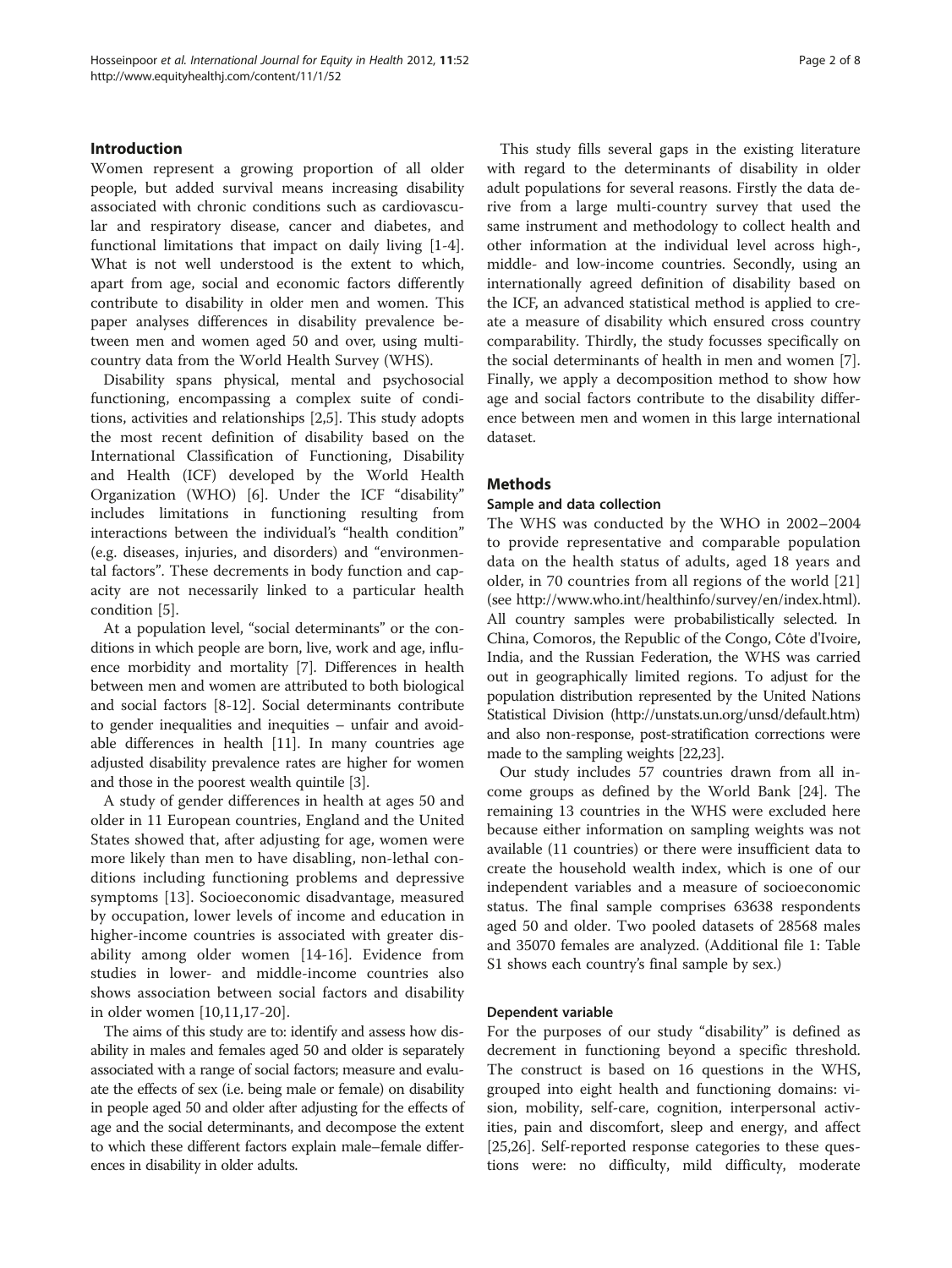difficulty, severe difficulty, and extreme difficulty. See Additional file [2:](#page-6-0) Table S2 for list of WHS questions.

An Item Response Theory (IRT) partial credit model [[27\]](#page-7-0) was used to construct a composite measure of disability for each individual. The measure, which was previously developed for the WHO Report on Disability [\[3](#page-6-0)], allows a parsimonious measurement of the disability construct using a constellation of items from the eight domains of health in the WHS. The scale ranged from 0 (=no difficulty) to 100 (=complete difficulty).

The average of scores from respondents who reported extreme difficulties or total inability in any of the eight domains and who reported having been diagnosed with a chronic disease – such as arthritis, angina, asthma, diabetes, and depression – was around 40. A cut-point of 40 was used to divide the population into "disabled" vs. "not disabled". Scores at or above this threshold identify those individuals experiencing significant difficulty in their everyday lives, irrespective of the underlying etiology [[3\]](#page-6-0). This difficulty may be due to a range of health conditions such as arthritis, angina, alcohol dependence, depression or low vision.

## Independent variables

In addition to sex, the independent variables (all categorical) are: participants' age (using categories 50–54, 55– 59, 60–64, 65–69, 70–74, 75–79, and 80+ years); marital status (married/cohabiting, never married, divorced/ separated/widowed); educational level (no education/incomplete primary, complete primary, secondary/high school, college completed or above); employment status (currently in paid employment, not working for pay); area of residence (rural, urban), and country of residence. The selection of these covariates was guided by the findings of the Commission on Social Determinants [[7,28\]](#page-7-0).

A dichotomous hierarchical ordered probit model was used to develop an index of household economic status based on owning selected assets. The premise is that wealthier households are more likely to own a given set of assets. Asset-based approaches avoid some of the reporting biases that arise from using self-reported income. The effects of asset ownership and household characteristics on household wealth were simultaneously estimated with the hierarchical error term at the household level. The model produced asset cut points representing the threshold on the wealth scale above which a household is more likely to own a particular asset. This "asset ladder" was then applied to every household in each survey to produce adjusted estimates of household wealth. The asset-based index [\[29](#page-7-0)] has previously been used in equity-analyses in low- and middle-income countries [[30\]](#page-7-0), in analyses of the WHS, and in other studies [\[31,32](#page-7-0)]. The index was divided into wealth quintiles within each country.

## Analysis

We first computed the overall prevalence of disability for males and females, and the prevalence of disability by each socio-demographic factor. We then used multiple logistic regression to estimate the adjusted effects of each social determinant on disability by sex. Finally, we used a variant of the so called Blinder-Oaxaca decomposition technique [\[33\]](#page-7-0) to partition the measured inequality in disability between males and females into two components. This first component is the "explained" part that arises because the two groups, on average, have different values for the known characteristics (i.e. the characteristics that were used as determinants in the underlying logistic regression model). The second component is the "unexplained" part which is attributed to the differential effects that the characteristics have on each group as well as other factors not included in the logistic regression model [[34](#page-7-0)].

Decomposition results were computed employing the "Oaxaca" command for Stata [\[35](#page-7-0)] with the "pooled" and the "logit" options specified. The "pooled" option uses the coefficients from a pooled model over both groups (including a group indicator) as the reference coefficients [[36](#page-7-0)]. The "logit" option causes a nonlinear decomposition based on logistic regression to be computed, as proposed by Yun [\[37](#page-7-0)]. Sampling weights that take into account the selection probability of the individual were included in the analysis. These weights reflect each country's population, in such a way that if the sample size for two given countries are the same (but the population sizes of the countries are different), more weight is given to the country with a larger population when calculating the pooled estimates. Allowance was made for the non-independence of observations within each survey cluster. All analyses were carried out using Stata 11 (StataCorp, 2009).

#### Results

Table [1](#page-3-0) shows that prevalence of disability among women aged 50 years and older was nearly double that of men (40.1% vs. 23.8%). Table [1](#page-3-0) also shows the sexspecific prevalence of disability by different levels of the independent variables. Disability prevalence increases with advancing age. Both for men and women, married/ cohabiting individuals are less prone to be disabled than those who are divorced/separated/widowed. Disability is negatively associated with higher household economic status and higher educational levels for both men and women. Furthermore, disability is less prevalent among those in paid employment and among respondents living in urban areas.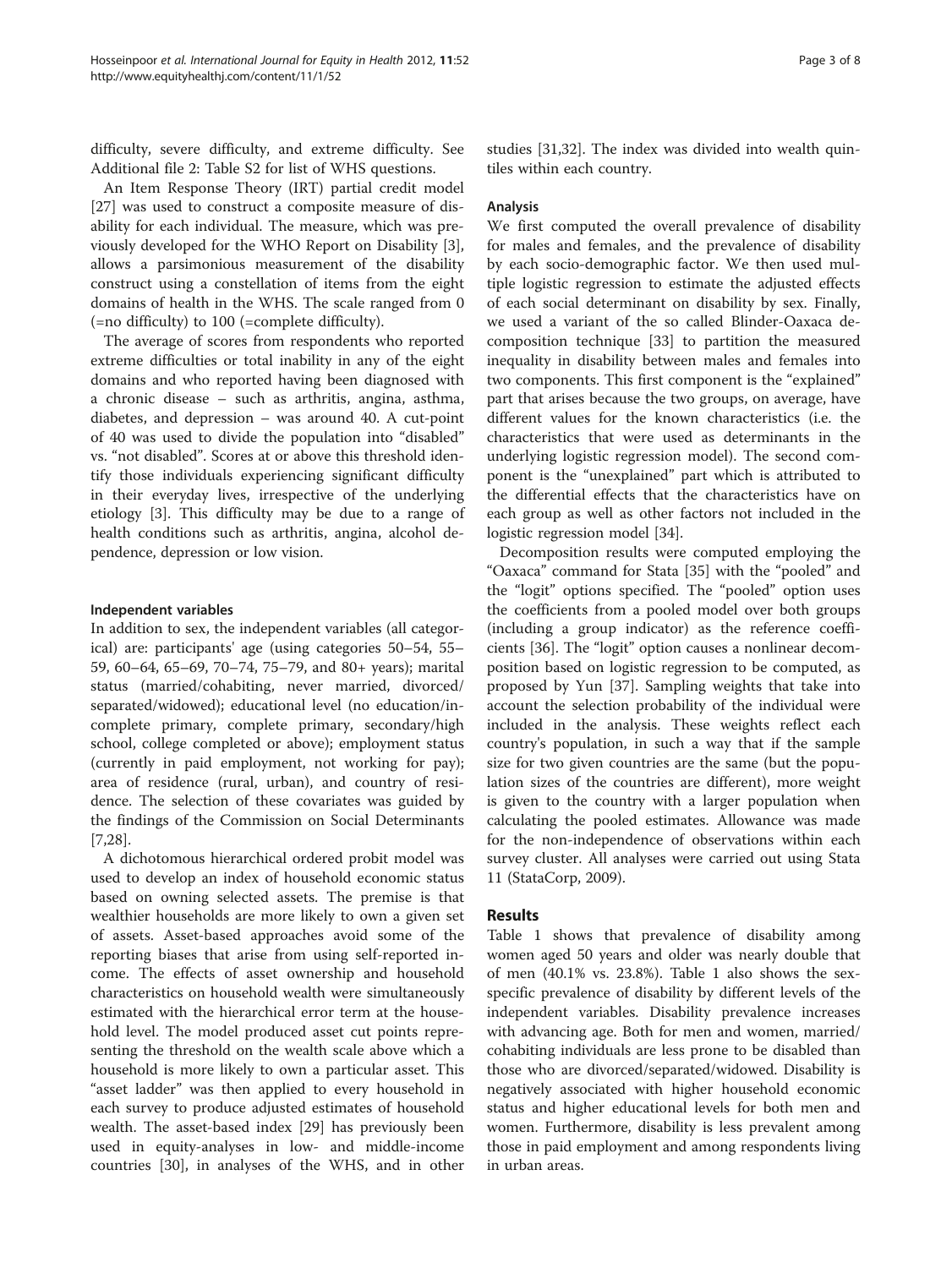|                                 | Men       |           | Women     |           |
|---------------------------------|-----------|-----------|-----------|-----------|
|                                 | Estimate* | <b>SE</b> | Estimate* | <b>SE</b> |
| Overall                         | 23.8      | 0.6       | 40.1      | 0.7       |
| Age                             |           |           |           |           |
| 50-54 years                     | 15.0      | 0.9       | 27.3      | 1.1       |
| 55-59 years                     | 15.9      | 1.0       | 30.5      | 1.3       |
| 60-64 years                     | 21.8      | 1.2       | 41.9      | 1.6       |
| 65-69 years                     | 31.9      | 1.6       | 44.7      | 2.3       |
| 70-74 years                     | 36.0      | 2.0       | 53.5      | 1.8       |
| 75-79 years                     | 44.5      | 2.4       | 56.3      | 1.9       |
| 80+ years                       | 45.5      | 2.6       | 68.9      | 2.0       |
| Marital status                  |           |           |           |           |
| Married/cohabiting              | 22.7      | 0.6       | 33.9      | 0.9       |
| Never married                   | 21.9      | 3.1       | 34.6      | 2.4       |
| Divorced/separated/widowed      | 33.2      | 1.7       | 49.4      | 1.1       |
| <b>Education</b>                |           |           |           |           |
| No education                    | 31.9      | 1.2       | 47.2      | 1.3       |
| Incomplete primary              | 30.9      | 1.5       | 44.6      | 1.5       |
| Primary completed               | 20.9      | 1.1       | 34.7      | 1.3       |
| Secondary/High school completed | 17.7      | 0.9       | 30.7      | 1.2       |
| College completed or above      | 13.5      | 1.3       | 32.5      | 2.6       |
| Employment                      |           |           |           |           |
| Currently in paid employment    | 17.4      | 0.7       | 26.1      | 1.0       |
| Not working for pay             | 34.7      | 1.0       | 44.6      | 0.9       |
| Household economic status       |           |           |           |           |
| Lowest quintile                 | 34.4      | 1.3       | 49.3      | 1.4       |
| Second quintile                 | 27.6      | 1.4       | 41.9      | 1.3       |
| Middle quintile                 | 24.5      | 1.3       | 44.2      | 1.4       |
| Forth quintile                  | 21.2      | 1.1       | 34.3      | 1.7       |
| Highest quintile                | 12.8      | 0.9       | 29.5      | 1.5       |
| Urban-rural residence           |           |           |           |           |

<span id="page-3-0"></span>Table 1 Prevalence of disability in men and women aged 50 and older by determinants

\*All numbers are percentages.

Pooled analysis of 57 countries, World Health Survey, 2002-2004.

Table [2](#page-4-0) shows the adjusted effects of the social determinants on disability resulting from the logistic regression models for males and females. There is a positive and significant association between age and disability. However, marital status has no significant effect once the other variables are controlled for. Lower levels of education are significantly associated with disability both among men and women. Likewise, the likelihood of being disabled is significantly higher among people who do not participate in the labor force, although this effect is stronger for men than for women. Also economic

Rural area 26.9 0.9 42.8 1.2 Urban area 20.0 0.8 37.3 0.9

status is significantly related to disability, with increased disability prevalence associated with lower economic status, especially for men. In contrast, area of residence is not significantly associated with disability for either men or women once the effects of the other factors have been controlled for.

The decomposition in Table [3](#page-5-0) shows how the social determinants influence the difference in disability between older men and women. Approximately 45% of the inequality between men and women in this population can be attributed to differences in the distribution of socio-demographic factors. This is the socalled "explained" part of the inequality, meaning that this results from differences in the characteristics between older men and women. Of this "explained" inequality, 81% of the contribution comes from social determinants including employment (49%), education (15%), marital status (12%) and household economic status (4%). The remaining 19% of the "explained" inequality is attributed to differences in the distribution of age (10%) and country of residence (10%).

Approximately 55% of the sex difference in disability prevalence results from differences in the effects of the determinants on disability (Table [3](#page-5-0)). This includes factors in the model (age, country of residence, social determinants) as well as others not in the model. This is the "unexplained" part of the inequality in disability between men and women. The differential effects of age and country of residence contributed most to the "unexplained" part, although these effects were not statistically significant. With the exception of employment, the differential effects of the social determinants included in the model (i.e. education, marital status, urban–rural residence and household economic status) were smaller and not statistically significant.

#### **Discussion**

## Prevalence of disability in men and women aged 50 and older

This analysis of household survey data from 57 countries demonstrates inequality in disability prevalence between men and women aged 50 and over. Prevalence of disability is higher among women than among men across all age groups. Prevalence of disability among women aged 50 to 54 years is higher than that among men aged 60 to 64 years. Other studies reported in the literature show that older aged women are more likely than men to become disabled and remain disabled, thus having longer duration of disability, particularly at very old ages [[11,13,38-40\]](#page-7-0).

In populations aged 50 and older, women fare worse in their health than men with regard to the social determinants. Specifically, women who completed their education to college level or above have higher disability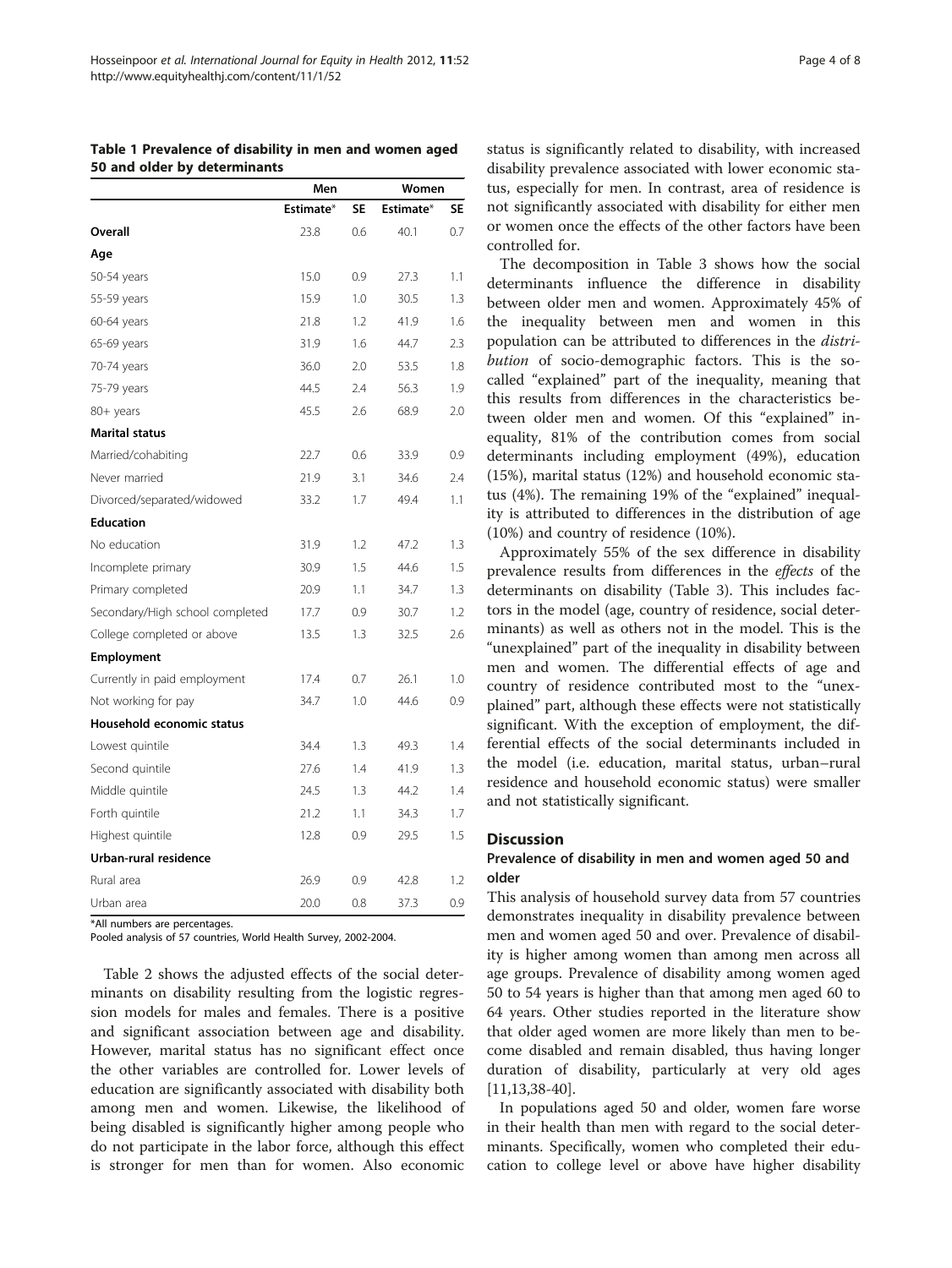|                                                                      |                                 | Men                    |      |        | Women                  |      |        |
|----------------------------------------------------------------------|---------------------------------|------------------------|------|--------|------------------------|------|--------|
|                                                                      |                                 | Odds ratio*            |      | 95% CI | Odds ratio*            |      | 95% CI |
| Age                                                                  | 55-59 years                     | 1.07                   | 0.88 | 1.30   | 1.10                   | 0.92 | 1.31   |
| (Reference category: 50-54 years)                                    | 60-64 years                     | 1.22                   | 0.99 | 1.51   | 1.70                   | 1.42 | 2.02   |
|                                                                      | 65-69 years                     | 1.98                   | 1.60 | 2.45   | 1.81                   | 1.52 | 2.16   |
|                                                                      | 70-74 years                     | 1.95                   | 1.53 | 2.50   | 2.61                   | 2.14 | 3.18   |
|                                                                      | 75-79 years                     | 2.77                   | 2.12 | 3.62   | 2.86                   | 2.31 | 3.54   |
|                                                                      | 80+ years                       | 3.10                   | 2.34 | 4.12   | 5.38                   | 4.28 | 6.77   |
| <b>Marital status</b><br>(Reference category: Married/cohabiting)    | Never married                   | 0.92                   | 0.64 | 1.32   | 1.00                   | 0.80 | 1.26   |
|                                                                      | Divorced/separated/widow        | 1.04                   | 0.70 | 1.53   | 1.22                   | 0.96 | 1.54   |
| <b>Education</b><br>(Reference category: College completed or above) | No education                    | 2.10                   | 1.55 | 2.86   | 2.07                   | 1.53 | 2.78   |
|                                                                      | Incomplete primary              | 2.24                   | 1.64 | 3.06   | 2.00                   | 1.51 | 2.64   |
|                                                                      | Primary completed               | 1.43                   | 1.07 | 1.90   | 1.38                   | 1.07 | 1.79   |
|                                                                      | Secondary/High school completed | 1.30                   | 0.99 | 1.70   | 0.99                   | 0.78 | 1.25   |
| Employment<br>(Reference category: Currently in paid employment)     |                                 | 2.20                   | 1.89 | 2.57   | 1.44                   | 1.26 | 1.66   |
| Household economic status<br>(Reference category: Highest quintile)  | Lowest quintile                 | 2.56                   | 2.01 | 3.26   | 1.56                   | 1.26 | 1.92   |
|                                                                      | Second quintile                 | 1.85                   | 1.46 | 2.34   | 1.28                   | 1.05 | 1.57   |
|                                                                      | Middle quintile                 | 1.73                   | 1.36 | 2.19   | 1.54                   | 1.26 | 1.88   |
|                                                                      | Forth quintile                  | 1.60                   | 1.29 | 1.98   | 1.05                   | 0.86 | 1.29   |
| Urban-rural residence<br>(Reference category: Rural area)            |                                 | 0.95                   | 0.81 | 1.11   | 1.08                   | 0.93 | 1.25   |
|                                                                      |                                 | $N = 28568$            |      |        | $N = 35070$            |      |        |
|                                                                      |                                 | Pseudo R-squared 0.149 |      |        | Pseudo R-squared 0.143 |      |        |

#### <span id="page-4-0"></span>Table 2 Adjusted associations between disability and determinants in men and women aged 50 and older

\*Odds ratios also adjusted for country of residence.

Pooled analysis of 57 countries, World Health Survey, 2002-2004.

than men who have no formal education. Women in the highest wealth quintile have higher disability than men in the second lowest wealth quintile. These results are also consistent with the literature showing that the health of older women in many parts of the world is worse for unemployment, lack of education and lower income [[3,](#page-6-0)[10,14-17,40,41\]](#page-7-0).

## Multivariate analysis of social factors associated with disability in men and women aged 50 and older

The multivariate analysis for males and females shows that, after adjusting for marital status, education, employment, household economic status and area of residence, age is significantly positively associated with increasing disability, with a stronger gradient across age groups for older women. Compared to those with college education or above, men and women with no education or incomplete primary education are twice as likely to be disabled. Studies have examined associations between "disability" (measured in relation to difficulty performing common daily activities), education [\[14\]](#page-7-0) and other socioeconomic factors [[15,16](#page-7-0)]. Here we use a measure of disability based on the current ICF definition. This conceptualization captures people who are experiencing difficulties in executing tasks or actions on a continuum of functioning, regardless of whether this is due to chronic conditions such as heart disease or arthritis, or physical impairments such as blindness or paralysis.

Employment remains a major factor associated with the health of people aged 50 and older, and this is particularly important for older men [[14](#page-7-0)]. We would expect stronger associations between unemployment and disability at the younger end of this age range (e.g. 50 to 64 years) [[42](#page-7-0)] although these patterns are likely to vary between countries. The associations between employment and household economic status and disability are stronger for older men than older women, possibly reflecting differences in gender roles. A study of educational and income inequalities in morbidity among the elderly (60 and over) in eleven European countries showed inequalities in all age groups and countries and for both sexes [\[42\]](#page-7-0).

## Decomposition of difference in disability between men and women aged 50 and older

The decomposition showed that approximately 45% of the inequality in disability between men and women aged 50 and over is attributed to the distribution of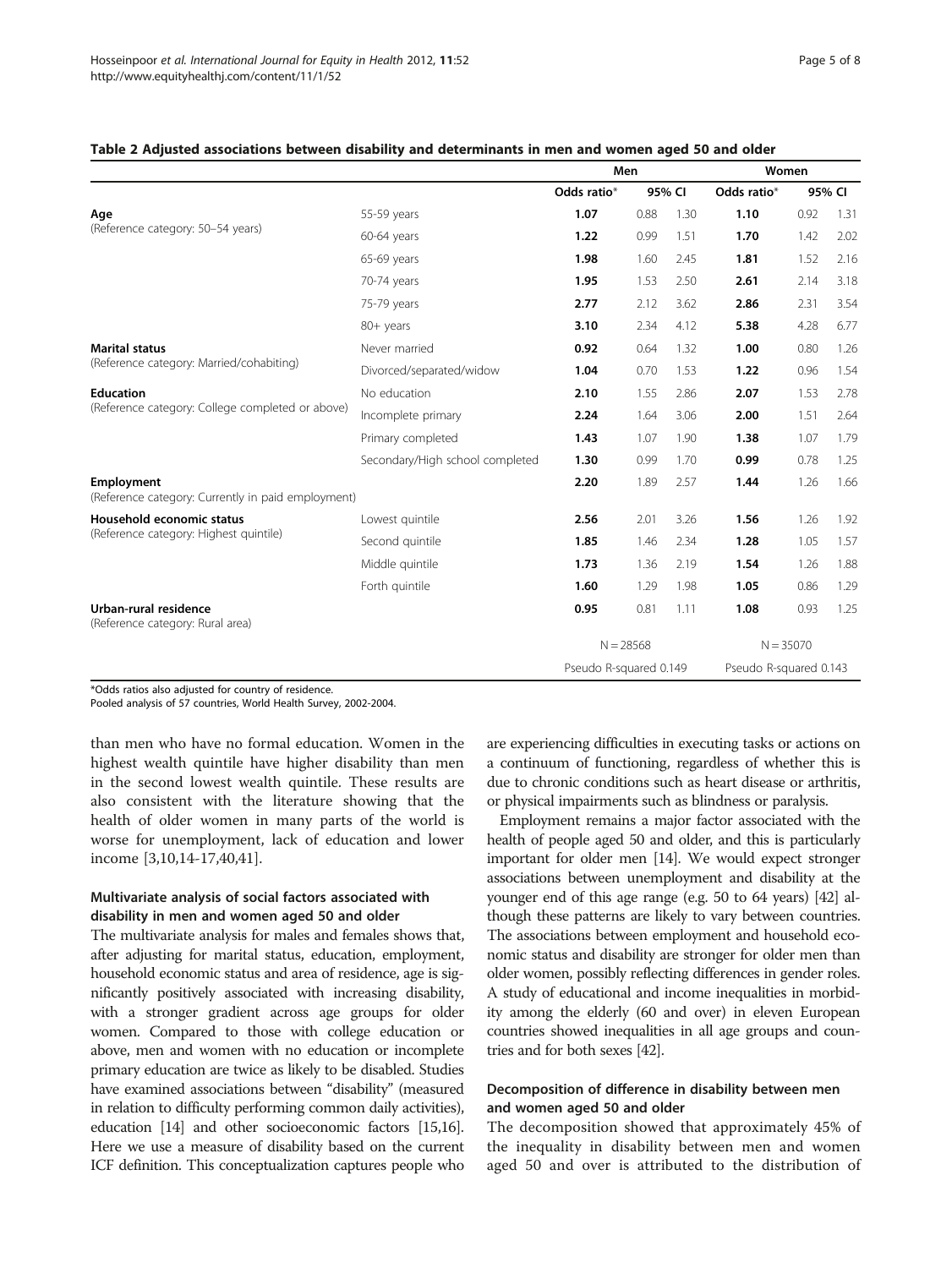|                                                         | <b>Estimate</b>       | <b>SE</b> |        |  |
|---------------------------------------------------------|-----------------------|-----------|--------|--|
| Gender difference in disability prevalence<br>Explained | 16.4                  |           | 0.9    |  |
|                                                         | Absolute contribution | 95% CI    |        |  |
|                                                         | 7.4                   | 6.2       | 8.6    |  |
| Age                                                     | 0.7                   | 0.4       | 0.9    |  |
| Marital status                                          | 0.9                   | 0.4       | 1.4    |  |
| Education                                               | 1.1                   | 0.8       | 1.5    |  |
| Household economic status                               | 0.3                   | 0.1       | 0.4    |  |
| Employment                                              | 3.6                   | 2.9       | 4.3    |  |
| Urban-rural residence                                   | 0.0                   | $-0.1$    | 0.1    |  |
| Country of residence                                    | 0.7                   | 0.1       | 1.2    |  |
| Unexplained                                             | 9.0                   | 7.2       | 10.8   |  |
| Age                                                     | $-0.9$                | $-1.9$    | 0.0    |  |
| Marital status                                          | 0.1                   | $-2.3$    | 2.6    |  |
| Education                                               | $-0.2$                | $-1.1$    | 0.7    |  |
| Household economic status                               | 0.0                   | $-0.1$    | 0.1    |  |
| Employment                                              | $-0.4$                | $-0.7$    | $-0.1$ |  |
| Urban-rural residence                                   | $-0.1$                | $-0.2$    | 0.1    |  |
| Country of residence                                    | 0.8                   | $-0.8$    | 2.4    |  |
| Constant                                                | 9.6                   | 6.6       | 12.6   |  |

<span id="page-5-0"></span>Table 3 Decomposition of difference in disability between men and women aged 50 and older

\*All numbers are percentage points. Pooled analysis of 57 countries, World Health Survey, 2002–2004.

determinants between the sexes. Employment, education, marital status and household economic status, together and individually, made a significant contribution, and age and country were also major contributors to the explained component.

Employment was the largest single contributor to the "explained" component, this being due to the fact that a higher proportion of men than women were in paid jobs (63.2% vs. 24.2%). Analysis of WHS responses to a question in which people stated reasons for not working for pay showed that only 6.4% gave "ill health" as a reason. The main reasons given by women for not having a paid job were associated with being homemakers or caring for the family followed by being retired. Being retired was the single main reason for men.

Education also contributed to the "explained" component resulting from the fact that more women than men had no education (41.6% vs. 28.8%). The contribution of marital status to the "explained component" is due to the fact that a much higher proportion of women than men were divorced, widowed or separated (40.0% vs. 10.6%). For details see Additional file [3](#page-6-0): Table S3.

We hypothesize that country specific social factors that we have not measured here (e.g. differences in occupational opportunities between men and women [\[43\]](#page-7-0), differential access to social protection mechanisms, religious beliefs, family arrangements and cultural norms [\[18,44,45](#page-7-0)], also contribute to our measured inequality in disability among older men and women [[9](#page-7-0)]. Our "country" variable is possibly a proxy for these factors although more research is needed to better understand these patterns.

More than half – approximately  $55%$  – of the inequality in disability between these older men and women is due to the differential effects of the determinants we investigated as well as factors not included in our model. Employment made a statistically significant contribution to the "unexplained" component, because being unemployed is associated with higher odds of disability for men – 2.20 (95% CI: 1.89 to 2.57) – than for women – 1.44 (95% CI: 1.26 to 1.66). Biological (genetic, physiological and hormonal) differences between males and females determine malespecific responses to morbidity and co-morbidity.

#### Strengths and limitations

Our research has several strengths. The study is the first to use a multi-country dataset to decompose the determinants of the inequality in disability among older men and women. The use of a large WHS dataset (57 countries) which is based on a consistent set of measures, ensures comparability in measuring disability prevalence and inequalities between men and women. Importantly, the decomposition has allowed us to explore social factors that compromise the health of older men and women. Research such as this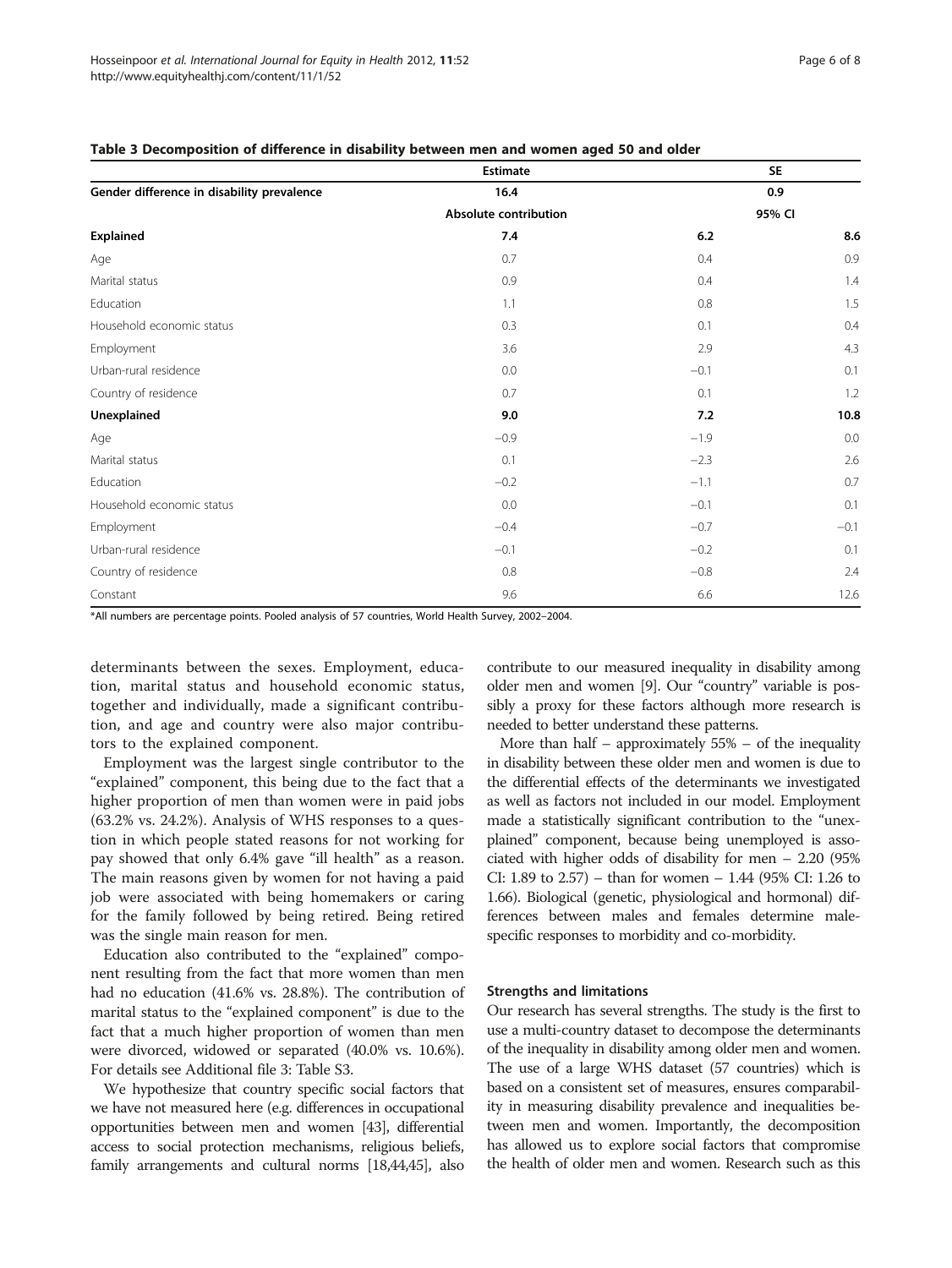<span id="page-6-0"></span>is needed so that evidence-based policy responses can be developed [[46](#page-7-0)].

Much of the literature on gender differences in disability in older populations focuses only on limitations in ADL and IADL [\[47\]](#page-7-0). The measurement of disability among adults aged 50 and older, was based on a parsimonious set of eight health domains (vision, mobility, self-care, cognition, interpersonal activities, pain and discomfort, sleep and energy, and affect) in order to give a more complete picture of disability. While the "unexplained" component of the inequality suggests that there are factors that contribute to the inequality that were either not assessed in the WHS or were not included in the present analysis, this is a strength rather than a limitation. Unlike other studies of inequalities in disability between men and women, we have used a decomposition method to identify the "explained" and "unexplained" components of the inequality. Breaking down the inequality in this way provides a platform for further research to better understand policy relevant factors that contribute to the inequality.

However this study has some limitations. Firstly the analysis is based on self-reported data, and so incurs the possibility of report bias whereby response is influenced by people's understanding of questions, their experiences, expectations, and culture. There are also differences in the way in which men and women describe their health. Women are more likely to report poorer functioning and worse overall health than men [[48\]](#page-7-0). Future studies should include physical assessment of functioning in multiple domains to minimize report bias and calibrate self-reports. Secondly, the countries included here are not necessarily representative of all countries in the world, or of groups of countries defined by income or geographical region. Thirdly, the position that older women have in society in each of these countries is likely to vary from country to country and we were not able to explain how this occurred. Cultural and societal factors that place women in a subordinate position to men underlie and contribute to gender inequalities in health. It is possible that differences in disability result from interactions between sex (biological) gender (social), race, ethnicity, and other social and behavioral factors but we were unable to identify these influences here [[9](#page-7-0)].

## Conclusions

Global ageing has a major influence on disability trends and national populations are ageing at unprecedented rates [3]. The important demographic and epidemiological shifts that are occurring internationally are being accompanied by increasing feminization of older adult populations due to differences in life expectancies between men and women. These trends are occurring in both developed and developing countries and they require policy actions that respond to the needs of disabled older adult populations [3]. Underpinning this policy imperative is the need for data and methodologies that can identify how social, biological and other factors separately contribute to the health decrements facing men and women as they age. While attention is often paid to health inequalities in younger populations, this study highlights the need for action to address social structures and institutional practices that impact unfairly on the health of older men and women.

## Additional files

[Additional file 1:](http://www.biomedcentral.com/content/supplementary/1475-9276-11-52-S1.docx) Table S1. Study sample size, by country. Pooled analysis of 57 countries, World Health Survey, 2002–2004.

[Additional file 2:](http://www.biomedcentral.com/content/supplementary/1475-9276-11-52-S2.doc) Table S2. Questions on Health Domains. World Health Survey, 2002–2004.

[Additional file 3:](http://www.biomedcentral.com/content/supplementary/1475-9276-11-52-S3.doc) Table S3. Distribution of determinants in men and women aged 50 and older. Pooled analysis of 57 countries, World Health Survey, 2002–2004.

#### Competing interests

The authors declare that they have no competing interests.

#### Authors' contributions

AH designed the study and undertook the statistical analysis. JSW undertook the literature review and drafted the manuscript with input from AH and SC. BJ, AP, PK and AO read the draft and provided input and critical comment. All co-authors read and approved the final draft.

#### Support

This paper uses data from WHO's World Health Surveys (WHS). The analysis for this paper was supported by the US National Institute on Aging through Interagency Agreements (OGHA 04034785; YA1323-08-CN-0020; Y1-AG-1005- 01) and through a research grant (R01-AG034479). Additional support was provided by CBM International.

#### Acknowledgements

We would like to acknowledge Emese Verdes for providing the disability scores.

#### Author details

<sup>1</sup>Department of Health Statistics and Information Systems, World Health Organization, 20 Avenue Appia, Geneva 27 1211, Switzerland. <sup>2</sup>Research Centre for Gender Health & Ageing, Faculty of Health, University of Newcastle, Callaghan 2308, Australia. <sup>3</sup>Institute of Sociology, University of Bern, Lerchenweg 36, 3000, Bern 9, Switzerland. <sup>4</sup>Department of Violence Injury Prevention and Disability, World Health Organization, 20 Avenue Appia, 1211, Geneva 27, Switzerland. <sup>5</sup>Social Protection and Labor, Human Development Network, The World Bank, Washington, DC 20433, USA.

Received: 8 May 2012 Accepted: 27 August 2012 Published: 8 September 2012

#### References

- 1. Leonardi M, Bickenbach J, Ütsun TB, Kostanjek N, Chatterji S: The definition of disability: what is in the name? The Lancet 2006, 368:1219–1220.
- Officer A, Grace NE: Key concepts in disability. Lancet 2009, 374 (9704):1795–1796.
- 3. World Health Organization, The World Bank: World Report on Disability. Geneva: WHO; 2011:350.
- 4. Zarocostas J: World's one billion people with disabilities face widespread barriers to healthcare. BMJ 2011, 342:1. doi:[10.1136/bmj.d3618.](http://dx.doi.org/10.1136/bmj.d3618)
- 5. Bickenbach JE, Chatterji S, Badley EM, Üstün TB: Models of disablement, universalism and the international classification of impairments, disabilities and handicaps. Soc Sci Med 1999, 48(9):1173–1187.